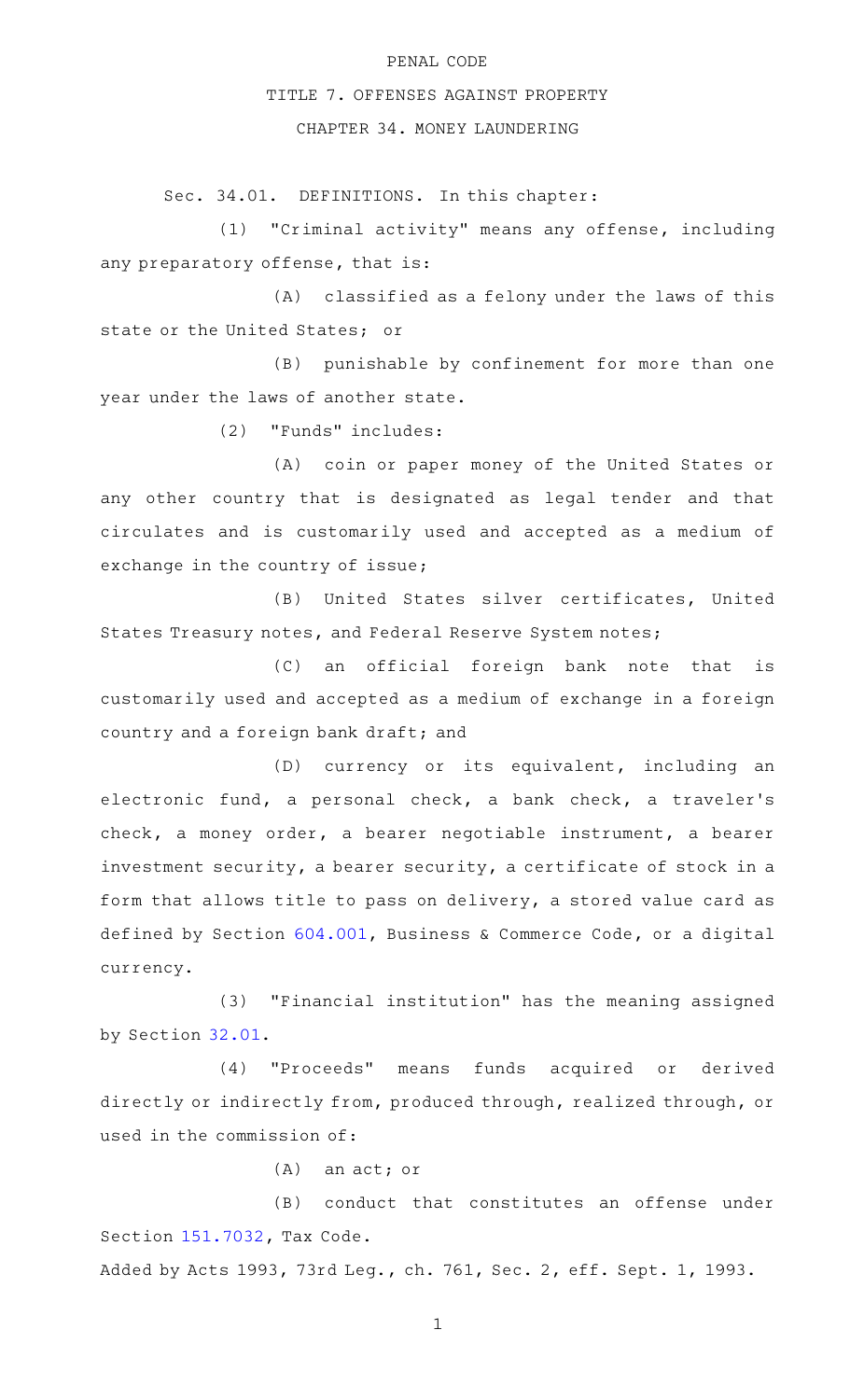Amended by:

Acts 2005, 79th Leg., Ch. 1162 (H.B. [3376](http://www.legis.state.tx.us/tlodocs/79R/billtext/html/HB03376F.HTM)), Sec. 1, eff. September 1, 2005.

Acts 2011, 82nd Leg., R.S., Ch. 68 (S.B. [934](http://www.legis.state.tx.us/tlodocs/82R/billtext/html/SB00934F.HTM)), Sec. 7, eff. September 1, 2011.

Acts 2013, 83rd Leg., R.S., Ch. 928 (H.B. [1523](http://www.legis.state.tx.us/tlodocs/83R/billtext/html/HB01523F.HTM)), Sec. 1, eff. September 1, 2013.

Acts 2013, 83rd Leg., R.S., Ch. 1357 (S.B. [1451](http://www.legis.state.tx.us/tlodocs/83R/billtext/html/SB01451F.HTM)), Sec. 5, eff. September 1, 2013.

Acts 2019, 86th Leg., R.S., Ch. 957 (S.B. [207](http://www.legis.state.tx.us/tlodocs/86R/billtext/html/SB00207F.HTM)), Sec. 1, eff. September 1, 2019.

Sec. 34.02. MONEY LAUNDERING. (a) A person commits an offense if the person knowingly:

(1) acquires or maintains an interest in, conceals, possesses, transfers, or transports the proceeds of criminal activity;

(2) conducts, supervises, or facilitates a transaction involving the proceeds of criminal activity;

(3) invests, expends, or receives, or offers to invest, expend, or receive, the proceeds of criminal activity or funds that the person believes are the proceeds of criminal activity; or

(4) finances or invests or intends to finance or invest funds that the person believes are intended to further the commission of criminal activity.

(a-1) Knowledge of the specific nature of the criminal activity giving rise to the proceeds is not required to establish a culpable mental state under this section.

(b) For purposes of this section, a person is presumed to believe that funds are the proceeds of or are intended to further the commission of criminal activity if a peace officer or a person acting at the direction of a peace officer represents to the person that the funds are proceeds of or are intended to further the commission of criminal activity, as applicable, regardless of whether the peace officer or person acting at the peace officer 's direction discloses the person 's status as a peace officer or that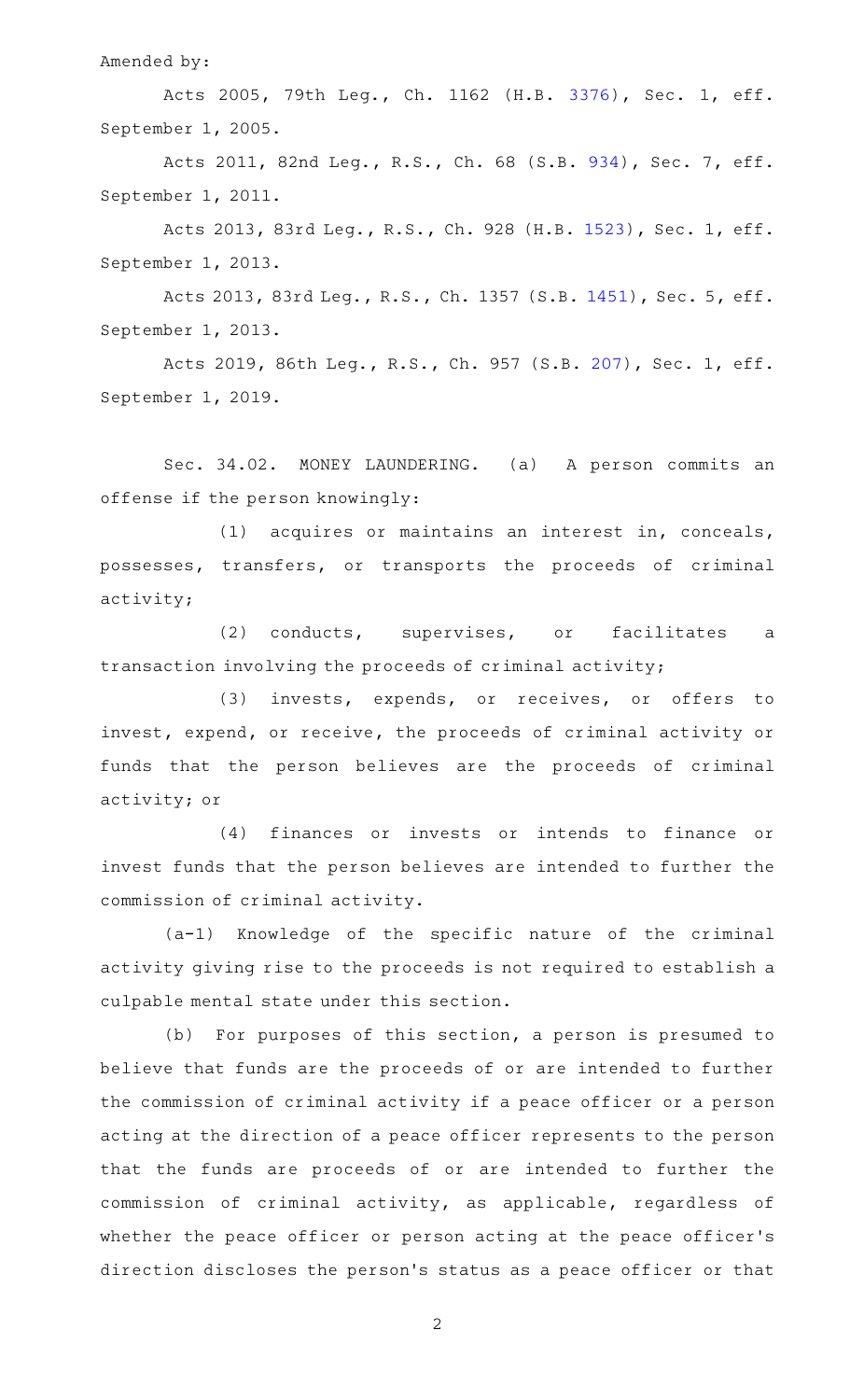the person is acting at the direction of a peace officer.

(c) It is a defense to prosecution under this section that the person acted with intent to facilitate the lawful seizure, forfeiture, or disposition of funds or other legitimate law enforcement purpose pursuant to the laws of this state or the United States.

(d) It is a defense to prosecution under this section that the transaction was necessary to preserve a person's right to representation as guaranteed by the Sixth Amendment of the United States Constitution and by Article 1, Section [10,](http://www.statutes.legis.state.tx.us/GetStatute.aspx?Code=CN&Value=1.10) of the Texas Constitution or that the funds were received as bona fide legal fees by a licensed attorney and at the time of their receipt, the attorney did not have actual knowledge that the funds were derived from criminal activity.

 $(e)$  An offense under this section is:

 $(1)$  a state jail felony if the value of the funds is \$2,500 or more but less than \$30,000;

 $(2)$  a felony of the third degree if the value of the funds is \$30,000 or more but less than \$150,000;

(3) a felony of the second degree if the value of the funds is \$150,000 or more but less than \$300,000; or

(4) a felony of the first degree if the value of the funds is \$300,000 or more.

 $(f)$  For purposes of this section, if proceeds of criminal activity are related to one scheme or continuing course of conduct, whether from the same or several sources, the conduct may be considered as one offense and the value of the proceeds aggregated in determining the classification of the offense.

(g) For purposes of this section, funds on deposit at a branch of a financial institution are considered the property of that branch and any other branch of the financial institution.

(h) If conduct that constitutes an offense under this section also constitutes an offense under any other law, the actor may be prosecuted under this section, the other law, or both. Added by Acts 1993, 73rd Leg., ch. 761, Sec. 2, eff. Sept. 1, 1993. Amended by:

Acts 2005, 79th Leg., Ch. 1162 (H.B. [3376](http://www.legis.state.tx.us/tlodocs/79R/billtext/html/HB03376F.HTM)), Sec. 2, eff.